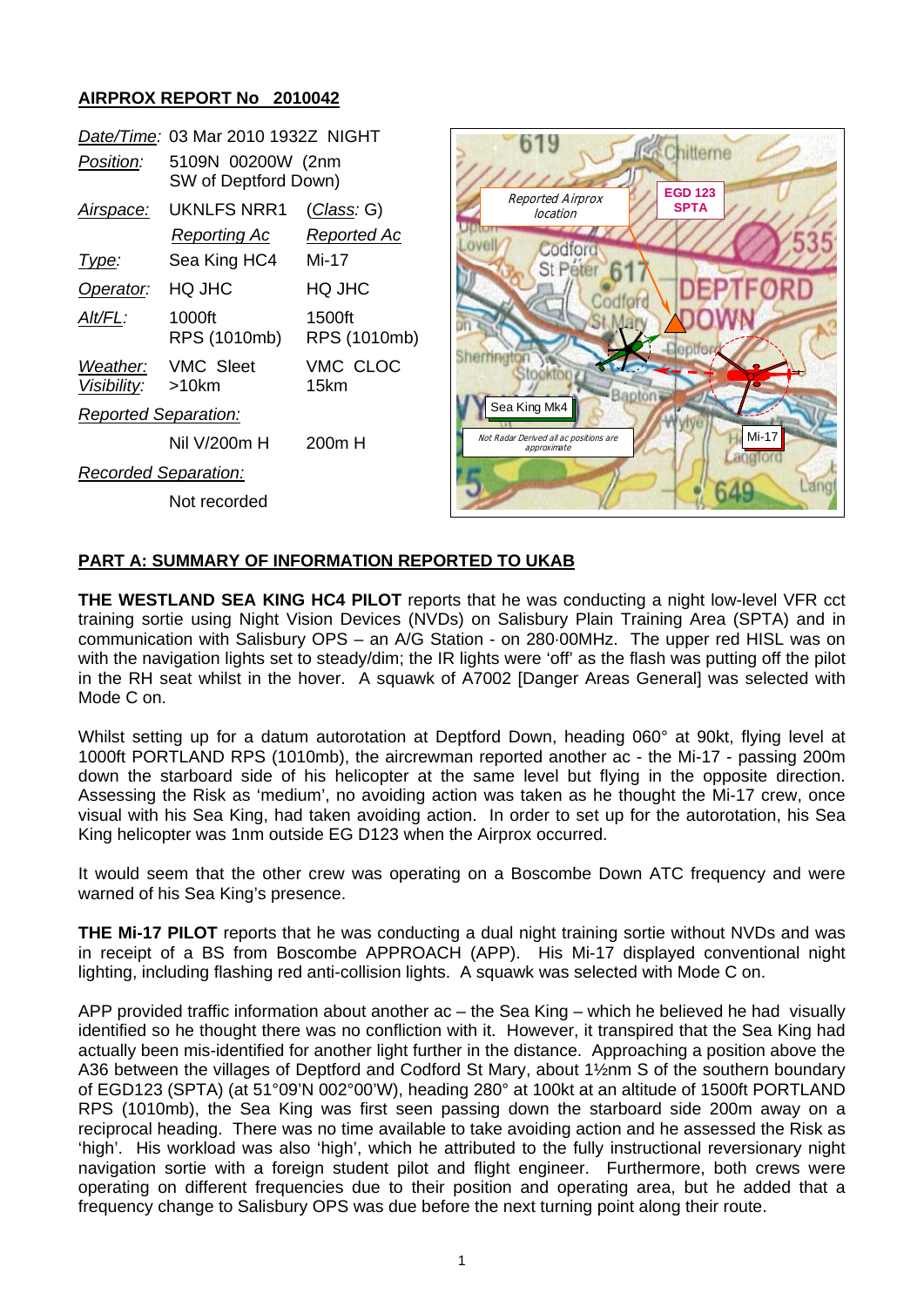**THE BOSCOMBE DOWN APPROACH CONTROLLER (APP)** reports some 2 months after the incident [see UKAB Note (1)] that his recollection of the event may not be exact so long afterwards. He was the ATCO i/c and APPROACH controller working a fairly busy rotary radar training circuit (RTC) pattern; in addition he was controlling rotary VFR arrivals and departures and covering the LARS frequency. The Mi-17 departed from Boscombe Down under VFR low-level to the W under a BS for a clockwise NAVEX around SPTA. Even though the flight was under a BS, he called traffic operating in the vicinity of Deptford Down as he assessed it posed a risk of collision and, as such, had a duty of care to do so. The pilot then reported changing to the SPTA frequency. Later, just as he was about to leave the building at the end of night flying, he received a telephone call from Yeovilton asking if he had any rotary traffic flying in the vicinity of Deptford Down that evening as one of his pilots has come into close proximity to what he believed to be a Mi type helicopter. Yeovilton was informed of the ac airborne at the time and the telephone number of the Squadron passed. No mention was made that an Airprox had occurred or would be filed, so he did not file a report at the time, but left a note for the morning Supervisor about the telephone call. No further mention of the incident was received regarding an Airprox until about 2 months later when he was informed by the UKAB that an Airprox had been filed.

UKAB Note (1): This Airprox was first notified to the UKAB on 11 May, in excess of 2 months after the event occurred on 3 Mar. Boscombe Down ATC was contacted direct by UKAB staff on 12 May and controllers reports together with an impound of the relevant RT frequency was requested. The reported Mi-17 pilot was identified on 20 May and his report was received on 14 Jul.

UKAB Note (2): This Airprox occurred outwith recorded radar coverage.

**HQ AIR BM ATM SAFETY ANALYSIS** reports that this Airprox investigation has been undertaken some time after the event. This has lead to a lack of evidence other than the controllers report provided. The aircraft in question was under a BS. The controller passed TI because he thought there was a definite risk. HQ Air ATM SM does not believe that ATC contributed to this Airprox.

UKAB Note (3): Analysis of the APP RT tape transcript reveals that the Mi-17 crew called APP at 1931:50 and was placed under a BS for the low-level departure via Wilton. Later, after APP passed the PORTLAND RPS of 1010mb, the controller queried the Mi-17 crew's operating altitude, which the pilot reported at 1937:52 as, *"..15 hundred on 1-0-1-0".* Moments later at 1938:10, APP passed TI to the Mi-17 crew, "[C/S] *traffic North-West 2 miles tracking South, indicating 1 thousand feet",* to which the Mi-17 crew replied "[C/S] *looking"* and then 3 sec later at 19:38:18, added "[C/S] *visual".* Just over 2min later at 1940:30, APP warned the Mi-17 crew "[C/S] *indicating on the southerly edge of D 1-2-3 which is active to 3 thousand feet".* This was acknowledged by the Mi-17 crew who reported switching to their en-route frequency.

**MOD LF OPS** comments that military crews operating from Units based in LFA1/NRR1 are NOT required to book into the area for day or night flying. Other aircrew based outside the LFA/NRR are required to book into LFA1/NRR1 with the LFBC at Wittering. The booking is for statistical purposes, no information is passed on to other LFA1/NRR1 users unless they are performing an unusual flight or operating without, or, with reduced lighting, when prior approval must be obtained and an avoidance or NOTAM promulgated. In this context, the Sea King operating with IR lights off did constitute reduced lighting.

**THE WESTLAND SEA KING HC4 PILOT's UNIT,** having subsequently identified the second ac as an Mi-17 and discussed this incident with that unit, comments that the Captain of the Mi-17 had misidentified the Sea King operating at Deptford Down for another ac. He therefore only saw the Sea King when they had closed to a range of about 200m. A contributory factor to the incident was that the two ac were operating on separate frequencies whilst in the same vicinity.

**HQ JHC** comments that there are a number of scenarios which may have happened but the length of time passing between the incident and the filing of the report and detail of the reports means that the true cause and contributory factors is difficult to establish.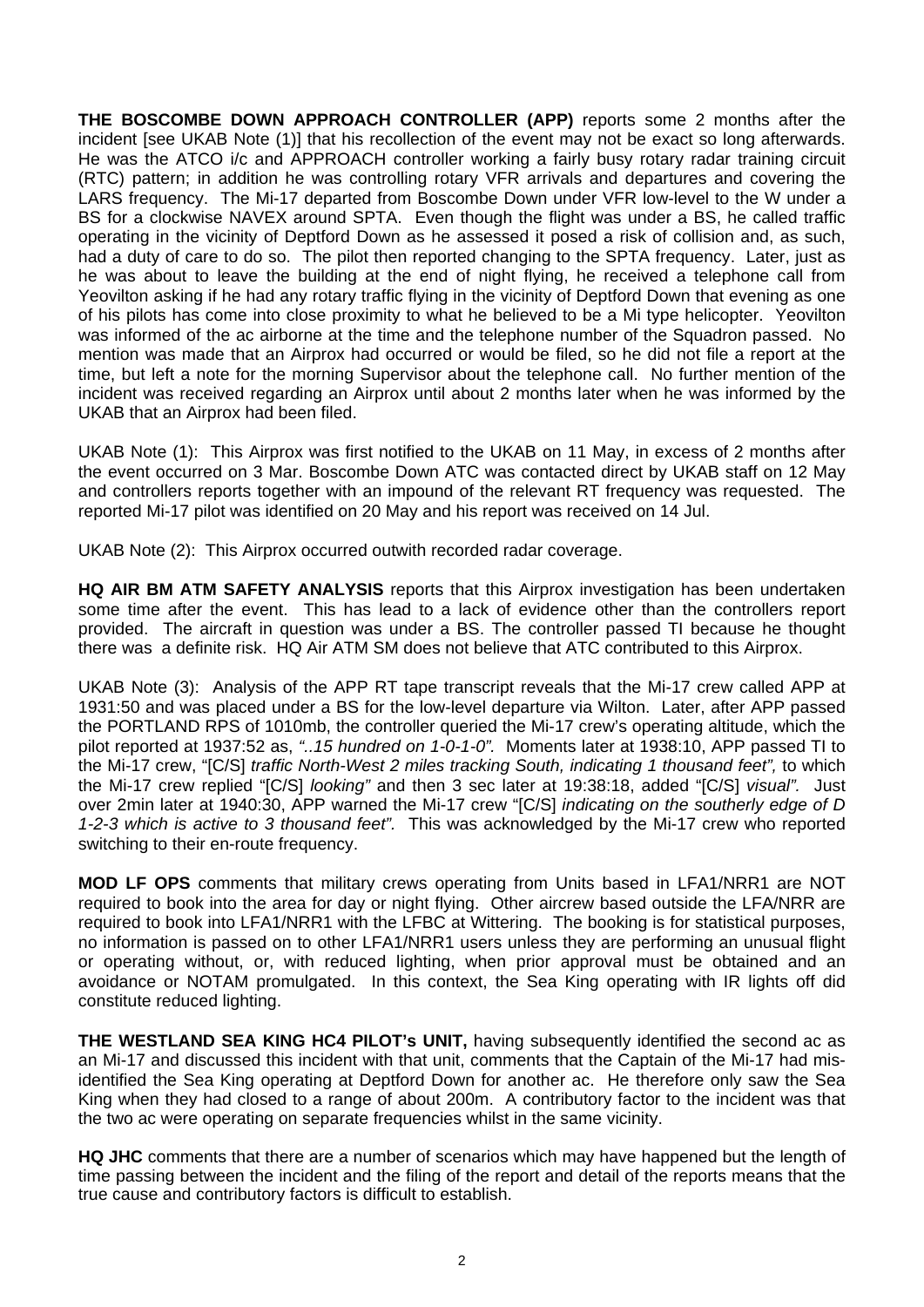Whilst each ac involved was operating on a different frequency, the controller passed pertinent and timely information which should have prevented an Airprox. It appears that misidentification caused the Mi-17 pilot to feel comfortable that he was not flying towards the Sea King. It might be expected that if they had been operating on the same frequency they would have had more situational awareness and been in a better position to prevent the Airprox, but TI on the possible conflicting ac had been passed by Boscombe Down App. The Mi17 pilot states in his report that a frequency change to Salisbury Ops was due before the next turning point. It may have been prudent and better airmanship to have changed frequency earlier, particularly as they were closer to SPTA than Boscombe MATZ.

It is not clear from the report whether the manoeuvre by the Sea King to set up the datum autorotation (a circuit) contributed to the crew's ability to see the Mi-17. The ac may also have been on reciprocal headings at similar heights for a short period of time making it difficult to see relatively stationary lights against any background lights.

## **PART B: SUMMARY OF THE BOARD'S DISCUSSIONS**

Information available included reports from the pilots of both ac, a transcript of the Boscombe Down APP frequency, radar video recordings, a report from the air traffic controller involved and reports from the appropriate ATC and operating authorities.

The Sea King pilot reported he was flying at 1000ft RPS, whereas the Mi-17 pilot said he was at 1500ft RPS, and confirmed as such on RT before the TI was issued by APP. This TI to the Mi-17 crew quoted the Sea King as southbound indicating 1000ft (probably with the data displayed to APP referenced to 1013mb), suggesting there should have been about 500ft separation between the two helicopters when the Sea King was downwind. However the Sea King might have been climbing to set up for the autorotation when TI was given and, as the Airprox occurred out with recorded radar coverage, there was no independent view of the geometry and separation that pertained here. It seemed clear that the Sea King was somewhat higher than its pilot reported as he said these two ac had passed starboard-to-starboard, at about the same level. Another aspect was, however, that the Sea King crew was using NVDs and the Board was aware of the difficulties of range perception when using these devices. In spite of this, both pilots' accounts agreed that the two helicopters were 200m apart at the closest point and apparently too close for comfort at night.

The debate then centred on the frequencies in use at the time; the Mi-17 crew was about to switch to Salisbury OPS – the frequency used by the Sea King crew – that is normally used within SPTA, but as an A/G Station they cannot provide any form of ATS. Nevertheless, if all ac operating in the vicinity are on the same frequency and making appropriate RT calls, then pilots can form a mental air picture of what is happening around them. This was not possible here because the Airprox occurred just before the Mi-17 crew switched across whilst outside SPTA.

Both helicopters were displaying conventional lighting appropriate to their tasks and were plainly there to be seen. The Mi-17 pilot's frank admission that he had misidentified some lights when he was given TI on the Sea King was clearly an important factor, and thus he was plainly unaware of the other helicopters close proximity as they approached each other. Therefore, the Mi-17 pilot, busy monitoring what the other members of his crew were doing, was unable to engineer any greater separation before the close quarters situation arose. The Members agreed unanimously that their effective non-sighting was part of the Cause.

While it was clear from their report that the Mi-17 crew had not seen the Sea King in time to take avoiding action, it was not clear to the Board whether the Sea King pilot saw the Mi-17 early enough to take avoiding action had he thought it necessary. The Mi-17 should have been in the Sea King crew's field of view as it approached from the E and they should have been able to spot it as they turned inbound towards Deptford Down to set up for their autorotation. Although the Sea King pilot reported that the Mi-17 was first seen passing down their starboard side, he also reported that he took no avoiding action since it appeared that the Mi-17 crew had already done so. The implication,